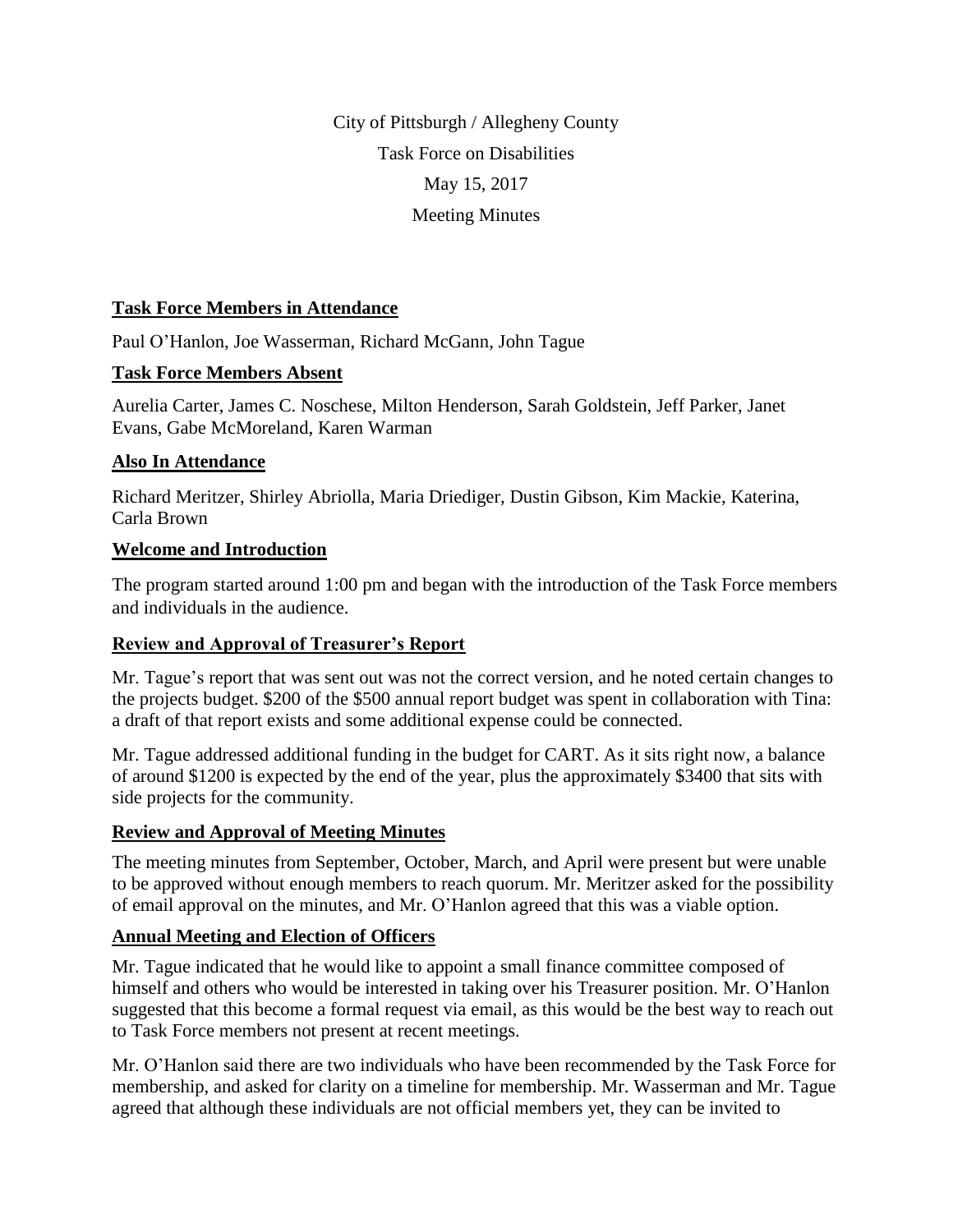participate in Task Force activities. Prospective member Cori Frazier has been interviewed and Mr. Meritzer is going to follow up on Steve Fowler's appointment.

Mr. Meritzer asked whether committees are restricted to members only, and Mr. O'Hanlon said that committees are open to individuals regardless of membership. The question was then brought up by Mr. O'Hanlon as to whether a person who is not a member could become an officer, and it was agreed that an individual could not become an officer without membership in the Task Force.

Mr. O'Hanlon stated that individuals interested in becoming Treasurer can sit in on meetings to obtain more information on finances and other responsibilities without having to commit to running for Treasurer.

### **Businesses on Penn Avenue vis-à-vis the Letter**

Mr. Tague requested a timeline of the events so far. Mr. O'Hanlon gave his interpretation of the situation and the central question: When the sidewalks were put in, could the Penn Avenue sidewalk have been adjusted to fix the one-step entrances to buildings which neglect accessibility? The reality of the situation was unclear, as some businesses have complied and some have not, and the sidewalk is uneven as a result.

There was an inquiry with the department of Public Works, and Public Works indicated that all of the businesses did not give permission to make the sidewalk equally accessible. Mr. O'Hanlon questioned whether permission was needed to reconstruct those barriers which violate the law.

Mr. O'Hanlon was forwarded an email from PennDOT which contained a template of the letters that go out to businesses when sidewalks are reconstructed. Mr. O'Hanlon brought attention to the fourth paragraph in this letter, which states "The pedestrian facilities will be constructed within the existing footprint of the sidewalk, however, in some locations the sidewalk is not completely within the department's right of way."

Mr. O'Hanlon expressed concern at the contradictory nature of this sentence, which went on to include: "The department is required to obtain permission from the property owner to perform work outside the public right of way. As such, the department is requesting an authorization to enter your property to repair and/or replace the pedestrian facility in front of your property."

Mr. O'Hanlon pointed out that the beginning of the letter acknowledges that sidewalk reconstruction triggers ADA concern and matters of policy. Mr. O'Hanlon asked the Task Force for input on the letter and its impact on the city's performance.

## **State Butler Street Letter as it relates to Penn Avenue**

Mr. O'Hanlon stated that the first part of discussion is an issue of policy, and that the ultimate goal for the future is to avoid the reconstruction of concrete barriers in all parts of the city. Mr. Meritzer agreed, and expressed concern about the next project outlined in the letter: Butler Street. Mr. Meritzer met with Emily Gaspich, who is taking over the Penn Avenue project, and she invited him to an upcoming meeting of Phase 2 to discuss the issues with Phase 1 of the Penn Avenue project. Phase 1 is intended to be replicated in a number of other districts, and Mr. Meritzer hoped the Task Force could examine this issue globally.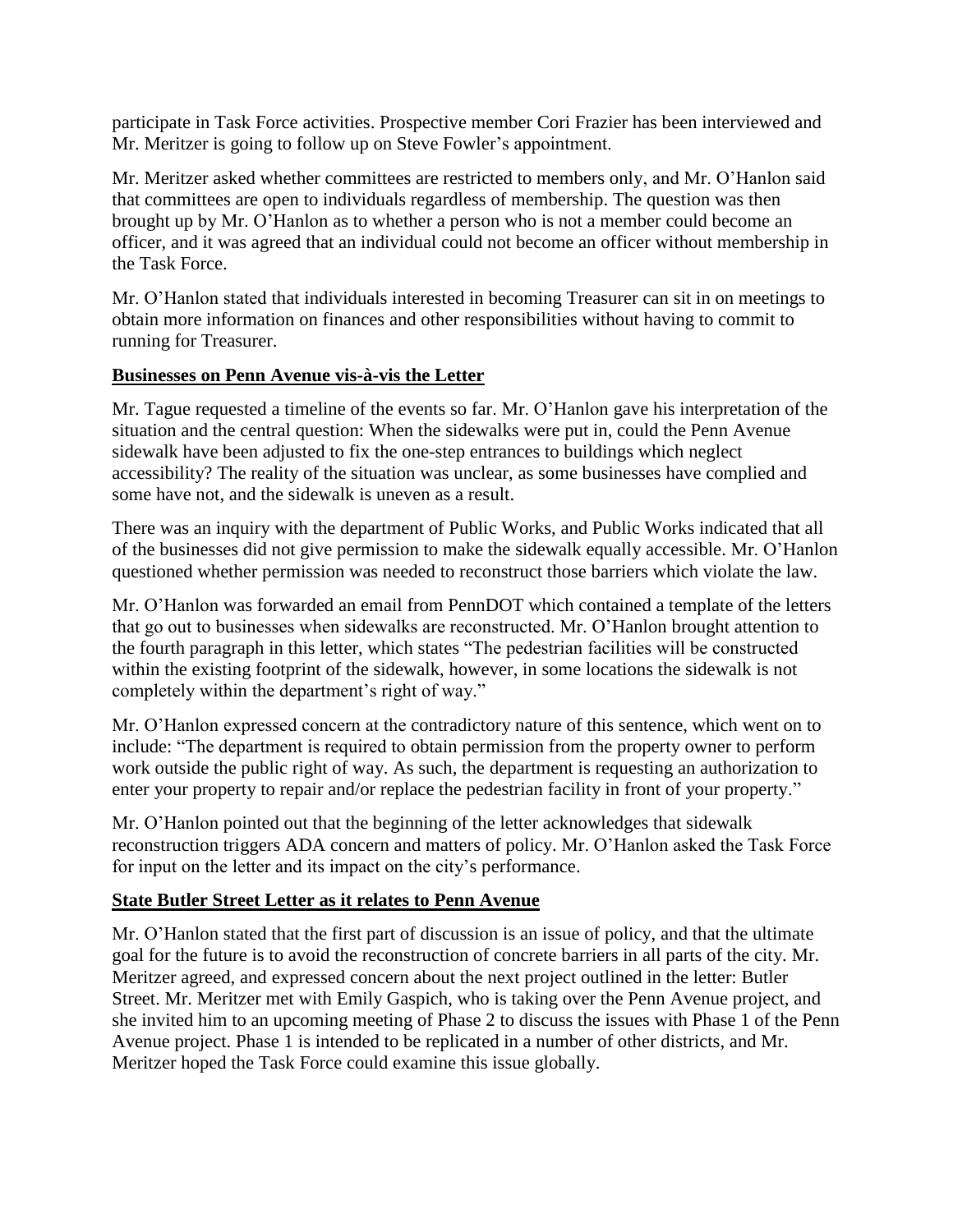Mr. McGann asked Mr. Tague if any problems would come from vaults or empty spaces underneath the sidewalks, particularly beneath the downtown section. Mr. McGann mentioned that weather would affect these mines beneath the sidewalks. Mr. O'Hanlon argued that other causes affecting the vaults are more pressing than mine subsidence. Mr. Meritzer stated that the areas relevant to discussion on Penn Avenue and Butler Street are composed of bedrock.

Mr. Wasserman proposed that they involve someone from the city to straighten out who is involved and responsible in these matters aside from PennDOT. Mr. Meritzer recalled meetings he attended in Garfield which addressed repairs in the street which went from property line to property line without taking into account the footprint inside the property lines.

Mr. O'Hanlon reminded the Task Force that the property owner has a responsibility to repair and maintain as per right of way, and asked who replaced the sidewalk. Mr. Meritzer informed him that the state contractor replaced the sidewalk.

Mr. O'Hanlon brought up whether someone from PennDOT should be invited to future Task Force meetings to discuss the project. Mr. O'Hanlon then raised the question of the city's role in the project, and whether or not the city had to approve what was done. Mr. Meritzer responded that the city signed off on all plans.

Mr. O'Hanlon proposed reaching out to someone above Pat Hassett to discuss policy, perhaps the Mayor or whoever sets city policy on issues like this project. Mr. Meritzer informed the Task Force that Pat Hassett is no longer in Public Works, and that the City Planning's transportation division is in a new department called Mobility and Infrastructure. Mr. Meritzer did not know the name of the woman who is effectively Pat Hassett's boss, but he will follow up on that information and see when she is available. Mr. Tague asked when Mr. Meritzer became aware of the new department, and Mr. Meritzer responded that it had been in the works for six months, but it was much unformed until recently.

Mr. Tague indicated that a meeting with representatives from PennDOT, Public Works, and the Mobility and Infrastructure Department would be helpful. Mr. O'Hanlon expressed hope that something can be done without change in policy required from PennDOT, but rather via policy from the city that would address the level/slope of barriers like one-step barriers in front of public accommodations. Mr. Meritzer's understanding was that the Mobility and Infrastructure Department would be responsible for coordinating this information.

Mr. O'Hanlon indicated that they might want to meet with the mayor about this issue. Mr. Tague brought up the new director of the Mobility and Infrastructure Department, Karina Ricks. Mr. Meritzer will check with Pat Hassett for her availability and follow up on a meeting with her.

An audience member asked about a long ramp on Butler Street and the difficulty it presents to the blind community. Mr. McGann responded that he is unfamiliar with that particular ramp, and redirected Mr. O'Hanlon's attention to the issue with getting permission from businesses to comply with ADA policy. Mr. O'Hanlon decided that Dan Cessna from PennDOT will be extended an invitation to come to a Task Force meeting in the near future.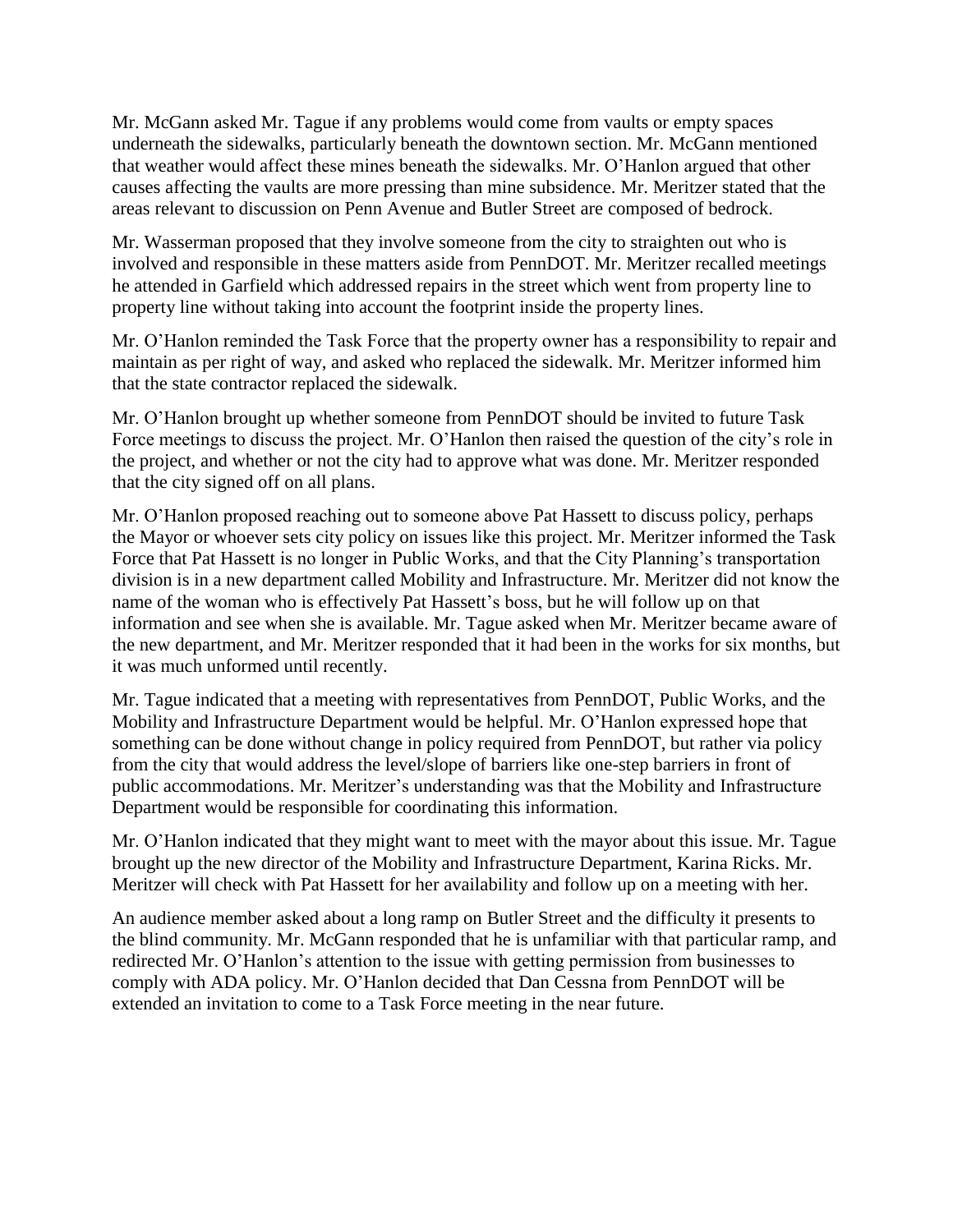### **Penn Avenue**

Mr. Tague asked whether the work on Penn Avenue was completed, and Mr. O'Hanlon confirmed that it has been completed. Shirley asked the Task Force to take a strong stance on this issue and offered her support as a member of the community.

Mr. O'Hanlon suggested working with the City Commission on Human Relations to file group complaints against the non-compliant businesses on Penn Avenue – whether as individuals or as the City-County Task Force. Mr. Wasserman agreed, but addressed the lack of quorum at this meeting and recommended that it be pushed to next meeting.

Mr. O'Hanlon raised the possibility of an email survey asking Task Force members for authorization. The four present Task Force members recommend exploring the option of filing complaints with the City Commission on Human Relations for those businesses on Penn Avenue that recently allowed or prohibited the reconstruction of the sidewalk without eliminating one step barriers.

# **Annual Meeting**

Mr. O'Hanlon suggested July as a possible time for the Annual Meeting. Mr. Meritzer proposed offering three dates in July and choosing from the three.

Mr. O'Hanlon asked for topic ideas aside from the selection of officers and approval of budget. Mr. O'Hanlon suggested discussing the Task Force's successes in becoming a more publicinclusive meeting and also the goal of becoming more proactive in the future – especially when working on infrastructure in new Pittsburgh neighborhoods.

Mr. Tague wondered whether a public hearing would be beneficial so that members of disability communities could provide input on the Task Force's doings. Mr. Wasserman agreed that being proactive is the goal, and emphasized that the sidewalk situation has to be a priority for the upcoming year.

A member of the audience, Carla Brown, suggested that having ambassadors from the disability community in different districts within the city would be helpful in strategizing and implementing proactive responses.

Mr. Meritzer recalled a point which came up in last month's meeting: promoting ASL policies in Pittsburgh schools. Mr. O'Hanlon emphasized its importance and suggested working with the school board to create policy around critical ASL education.

Mr. Meritzer also suggested that the four committees set up by the Task Force could present their progress and current projects at the Annual Meeting.

Mr. O'Hanlon asked the audience about location for the Annual Meeting, and whether it should be moved from the usual meeting place. An audience member suggested looking into Pitt's Law School; another suggested somewhere downtown or the David Lawrence Convention Center.

Mr. O'Hanlon suggested 11am-4:30pm as a rough timeframe for the Annual Meeting, and asked Mr. Meritzer to follow up on available dates in July.